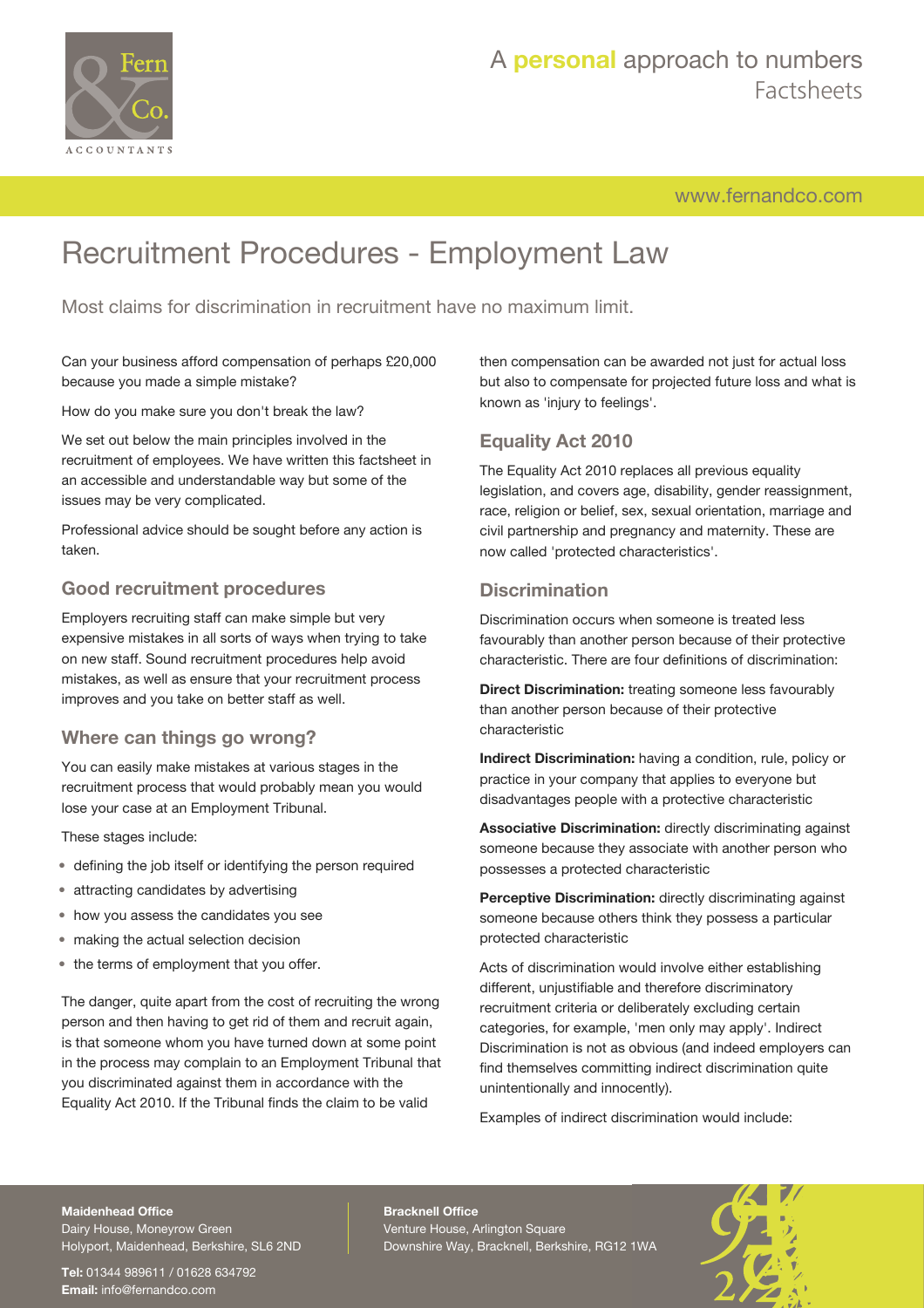

### [www.fernandco.com](http://www.fernandco.com)

- setting recruitment criteria which are not actually justified by the job or job description but which have the effect of discriminating against certain groups of people (eg requiring exam qualifications suggesting skills which are not actually needed by the job and which could discriminate against individuals with learning difficulties)
- using assessment tests measuring abilities not required by the job but which could discriminate against groups of people (ie reasoning ability tests for unskilled manual jobs which could discriminate against those without English as a first language)
- setting different tests for different applicants for a job (eg female applicants cannot be asked to carry out tests of physical strength if male applicants are not asked to do the same)
- asking questions of some applicants and not of others (the classic and very common example being that of asking a female applicant when she intends starting a family).

In considering whether an act of indirect discrimination has occurred or not, an Employment Tribunal can draw reasonable inferences from an employer's normal practices in addition to looking at the facts of the particular case. The Tribunal members might for example, in the case of a claim for racial discrimination, look at the ethnic makeup of the existing workforce and compare this with the ethnic makeup of the local community. A significant difference between these proportions could suggest to the Tribunal that discrimination is more likely to have happened.

**Possible but strictly limited exceptions where applicants can be chosen on grounds of sex, sexual orientation, religion, race or age.**

Whilst direct and indirect discrimination are generally prohibited, the legislation accepts that in some occupations it may be necessary to be of a particular sex, sexual orientation, religion, racial group or age. These limited exceptions are referred to as being Genuine Occupational Reasons (GORs) (there are no such exceptions for disability). None of the legislation actually allows discrimination to be used to maintain a balance between the sexes, the religious or the racial mix.

If a discrimination claim is brought, the burden of proof is on the employer to prove there is a GOR. You must decide whether a GOR exists before advertising the job. All roles in an organisation must be considered separately; if there is a GOR relating to one role, it will not necessarily apply to all roles within the organisation.

GORs should be reviewed each time the job becomes vacant, as circumstances may change. If only a few tasks require that the employee has a particular characteristic, you should consider whether duties could be reallocated to other employees who do meet the requirement.

Examples of GOR's in relation to varying types of discrimination are as follows:

**Sex**

- physiology for example in modelling
- decency or privacy where there is likely to be physical contact between the job holder and persons of the opposite sex to which the latter might object such as lavatory attendants - care needs to be taken here if there are a number of posts meaning that such contact would not necessarily happen
- single sex establishments such as prisons
- working outside the UK
- where a job involves living in and the premises which are available do not allow for appropriate privacy or decency again care needs to be taken as the GOR will not be upheld if the employer could reasonably be expected to make suitable facilities available
- personal services such as welfare/personal/educational where these can best be provided by a man or woman this GOR is used by social services and welfare providers.

#### **Maidenhead Office**

Dairy House, Moneyrow Green Holyport, Maidenhead, Berkshire, SL6 2ND

**Tel:** 01344 989611 / 01628 634792 **Email:** [info@fernandco.com](mailto:info@fernandco.com)

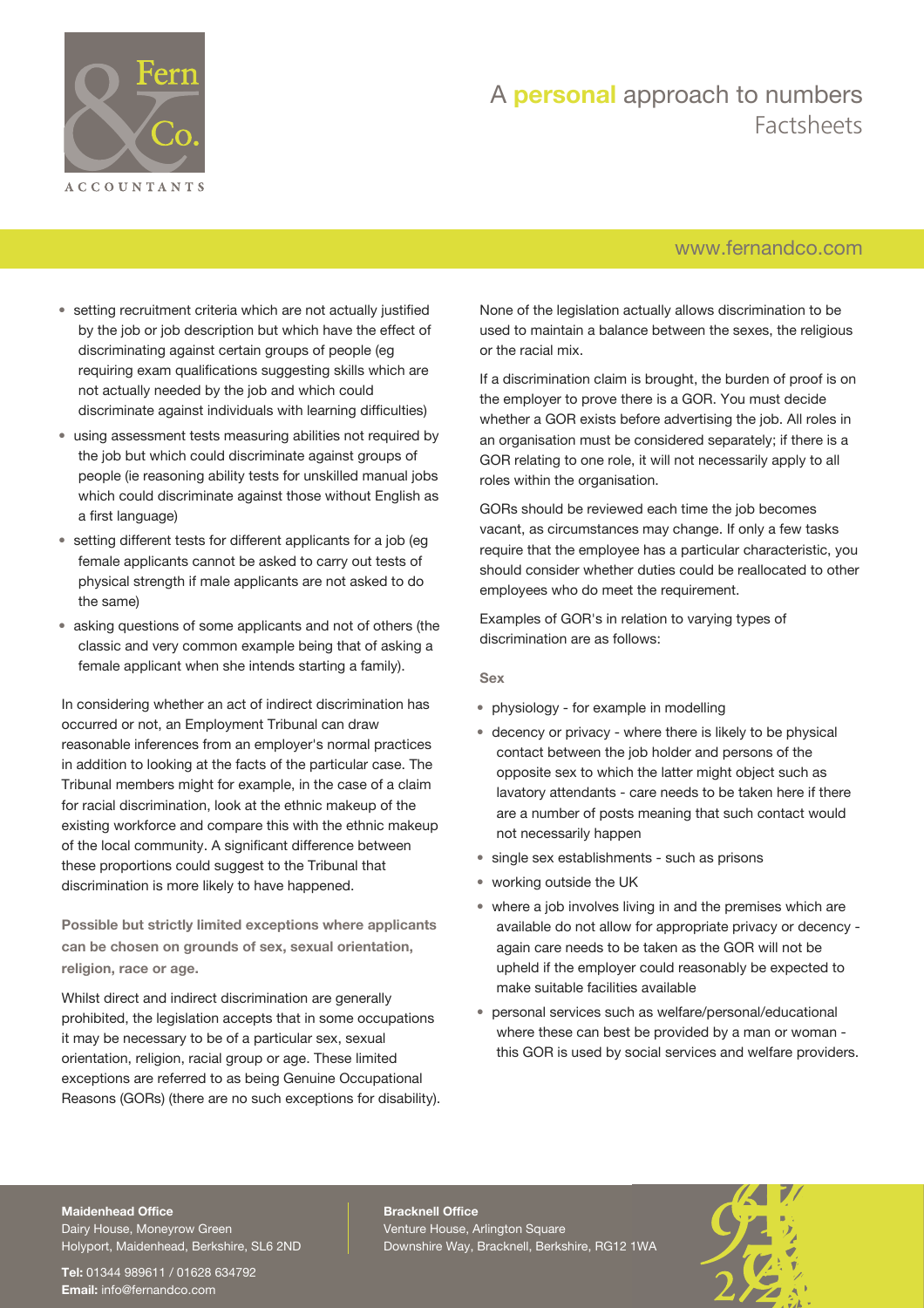

### [www.fernandco.com](http://www.fernandco.com)

**Religion or Belief**

- A hospital wishes to appoint a chaplain to minister the spiritual needs of the patients and staff. The hospital is not a religious organisation but decides a chaplain ought to have a religion or similar belief. The hospital may be able to show that it is a GOR within the context of the job for the post holder to have a religion or similar belief
- A Christian school may be able to show that being a Christian is a requirement of the teachers whatever subject they teach.

#### **Sexual Orientation**

A scenario where a business is advertising an opportunity to work in a middle eastern country. Because gay sex (even between consenting adults) is criminalised in that country, the business may be able to demonstrate it is a GOR for the person taking the job not to be gay, lesbian or bisexual.

#### **Age**

Where there is a requirement for a position as an actor for an old or young part.

#### **Race**

- dramatic performance where an individual of a particular ethnic background is required
- authenticity such as the requirements for a particular modelling assignment
- providing welfare services to people of a particular racial group, where services can most effectively be provided by a member of the same racial group due to their understanding of cultural needs and sensitivities.

### **Positive Discrimination**

Since April 2011 Section 159 of the Equality Act 2010, permits employers to treat individuals with a protected characteristic more favourably than others in connection with recruitment or promotion. This applies only to candidates of equal merit and the more favourable treatment must enable

or encourage an individual to overcome or minimise a disadvantage or participate in an activity where he or she is under-represented in that activity.

### **Disability**

The definition of what constitutes a disability can be split into three parts:

- the employee must be suffering from a physical or mental impairment
- the impairment must have a substantial effect on the ability to carry out normal day-to-day activities, which would include things like using a telephone, reading a book or using public transport. Substantial means more than minor or trivial
- the effect must be long-term, in other words have already lasted for at least 12 months or be likely to last that long.

The Equality Act 2010 includes new protection from discrimination arising from disability. This includes indirect discrimination, associative discrimination and discrimination by perception.

### **The meaning of disability**

The Equality Act 2010 covers discrimination against disability which insists that employers may not treat a person with a disability less favourably than other persons without justifiable reasons. However, this does not apply if an employer shows that they did not know, and could not reasonably have been expected to know, that a disabled person had the disability.

The Act requires employers to make 'reasonable adjustments' to the workplace where these would overcome the practical effects of an individual's disability. If an applicant for a position believes that he/she has been discriminated against they may make a complaint to an Employment Tribunal.

#### **Maidenhead Office**

Dairy House, Moneyrow Green Holyport, Maidenhead, Berkshire, SL6 2ND

**Tel:** 01344 989611 / 01628 634792 **Email:** [info@fernandco.com](mailto:info@fernandco.com)